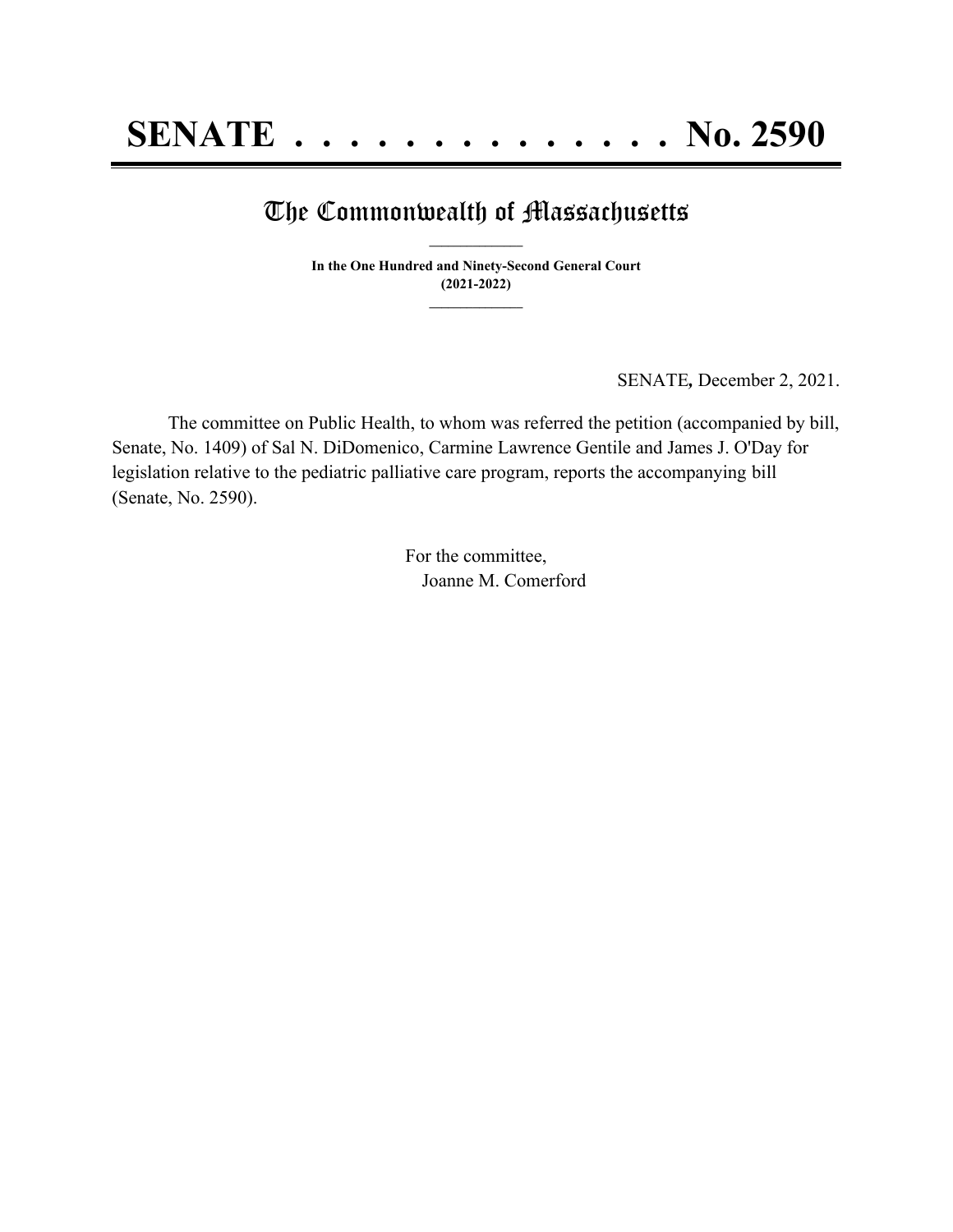## The Commonwealth of Massachusetts

**In the One Hundred and Ninety-Second General Court (2021-2022) \_\_\_\_\_\_\_\_\_\_\_\_\_\_\_**

**\_\_\_\_\_\_\_\_\_\_\_\_\_\_\_**

An Act regarding the pediatric palliative care program.

Be it enacted by the Senate and House of Representatives in General Court assembled, and by the authority *of the same, as follows:*

|   | SECTION 1. Section 24K of chapter 111 of the General Laws, as appearing in the 2020   |
|---|---------------------------------------------------------------------------------------|
|   | Official Edition, is hereby amended by striking out, in line 3, the words "subject to |
| 3 | appropriation".                                                                       |

4 SECTION 2. Section 24K of chapter 111 of the General Laws, as so appearing, is hereby 5 further amended by striking out, in line 9, the figure "19" and inserting in place thereof the 6 following figure:- 22.

 SECTION 3. Section 24K of chapter 111 of the General Laws, as so appearing, is hereby further amended by striking out, in lines 28 to 32, the words "The program established by this section shall not give rise to enforceable legal rights in any party or an enforceable entitlement to the services described in this section and nothing stated in this section shall be construed as giving rise to such enforceable legal rights or such enforceable entitlement.", and inserting in place thereof the following words:- All eligible children shall have access to these services. The